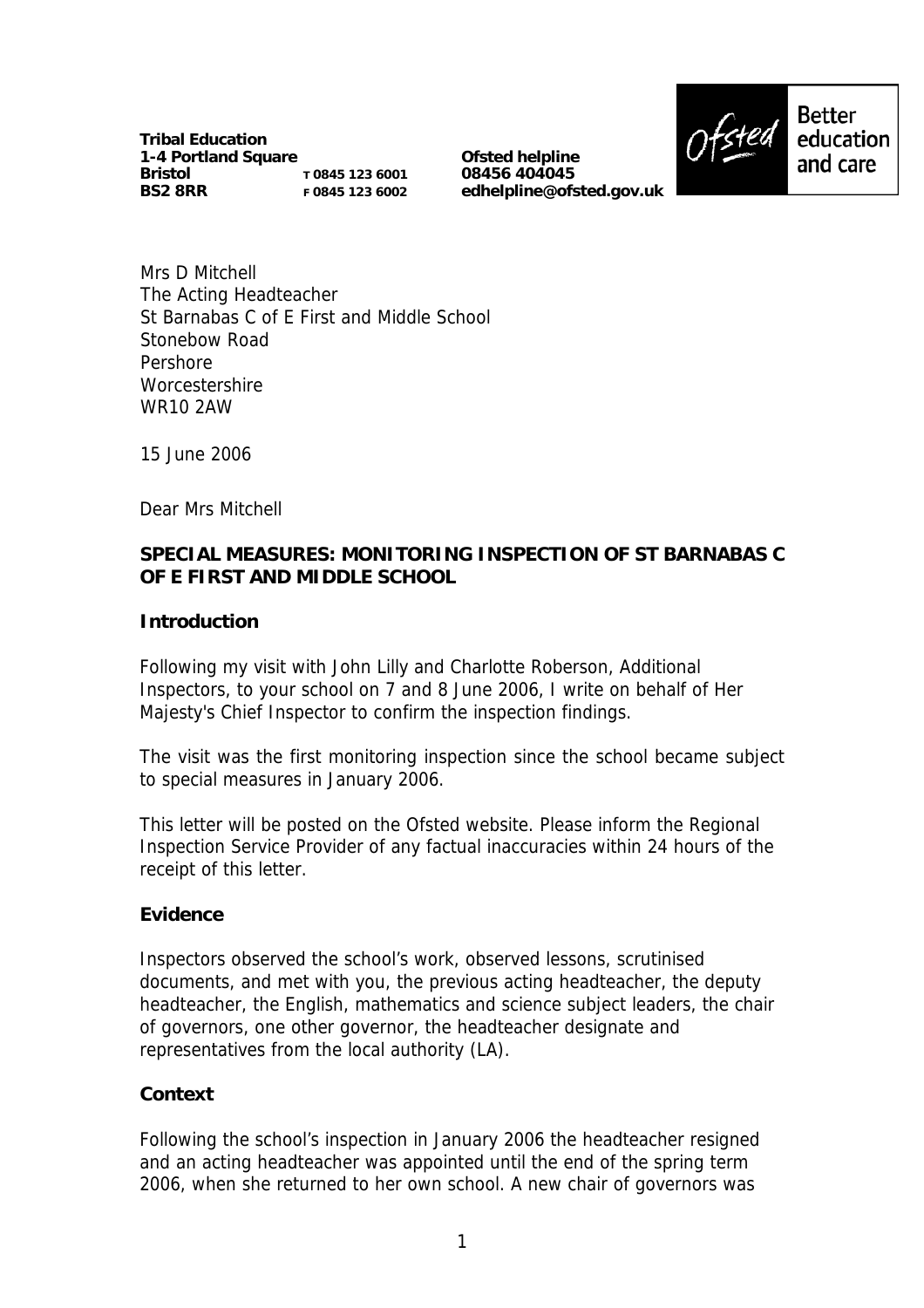elected, also in the spring term. In April you were appointed as acting headteacher until the end of the summer term, when you will also return to your own school. In the interim period the governors have been successful in recruiting a permanent headteacher who is expected to take up his post at the beginning of the autumn term 2006. At the end of the spring term 2006 a Year 6 teacher resigned and two other teachers will be leaving the school at the end of the summer term 2006.

### **Achievement and standards**

Standards range from above to below average and overall are generally in line with what is expected for the pupils' ages. The pupils' achievements, however, are far too variable. In Key Stage 1 most pupils achieve well and make good progress but this is not built on well enough in the lower end of Key Stage 2 where the pupils' overall progress is too slow. Whilst some pupils achieve well, others make very little progress and some fall further behind in their work. Rates of progress pick up in Years 5 and 6 although there is inconsistency between classes and year groups. Some groups of pupils make good and occasionally exceptional progress whilst the achievement of others is far more modest. A significant proportion of pupils, particularly in Years 3, 4 and 7, continues to underachieve because of weaknesses in the quality of teaching and learning.

### **Personal development and well-being**

Many pupils are mature, articulate and confident young people who readily engage in conversations about their work. The majority behave really well and are polite and courteous to visitors, showing respect to adults and each other. Nevertheless there is a small minority of pupils, mostly in Year 7 who does not behave well enough. During one lesson these pupils were uncooperative, rude and generally disruptive.

# **Quality of provision**

The quality of teaching ranges from excellent to unsatisfactory and overall it is inadequate. Whilst some of the teaching is consistently good and of a high quality, too much is mediocre and failing to provide pupils with sufficient challenge and interest.

In the best lessons, teachers use questions effectively to probe the pupils' understanding and challenge their thinking. Expectations are high, there is a good pace of learning, and relationships are very positive. A variety of teaching methods and strategies are used well to motivate and engage the pupils. Teachers' planning is good and the pupils know exactly what they are expected to learn.

In the weakest and unsatisfactory lessons teachers' expectations are far too low and the pace of learning is very slow. The pupils' work is not matched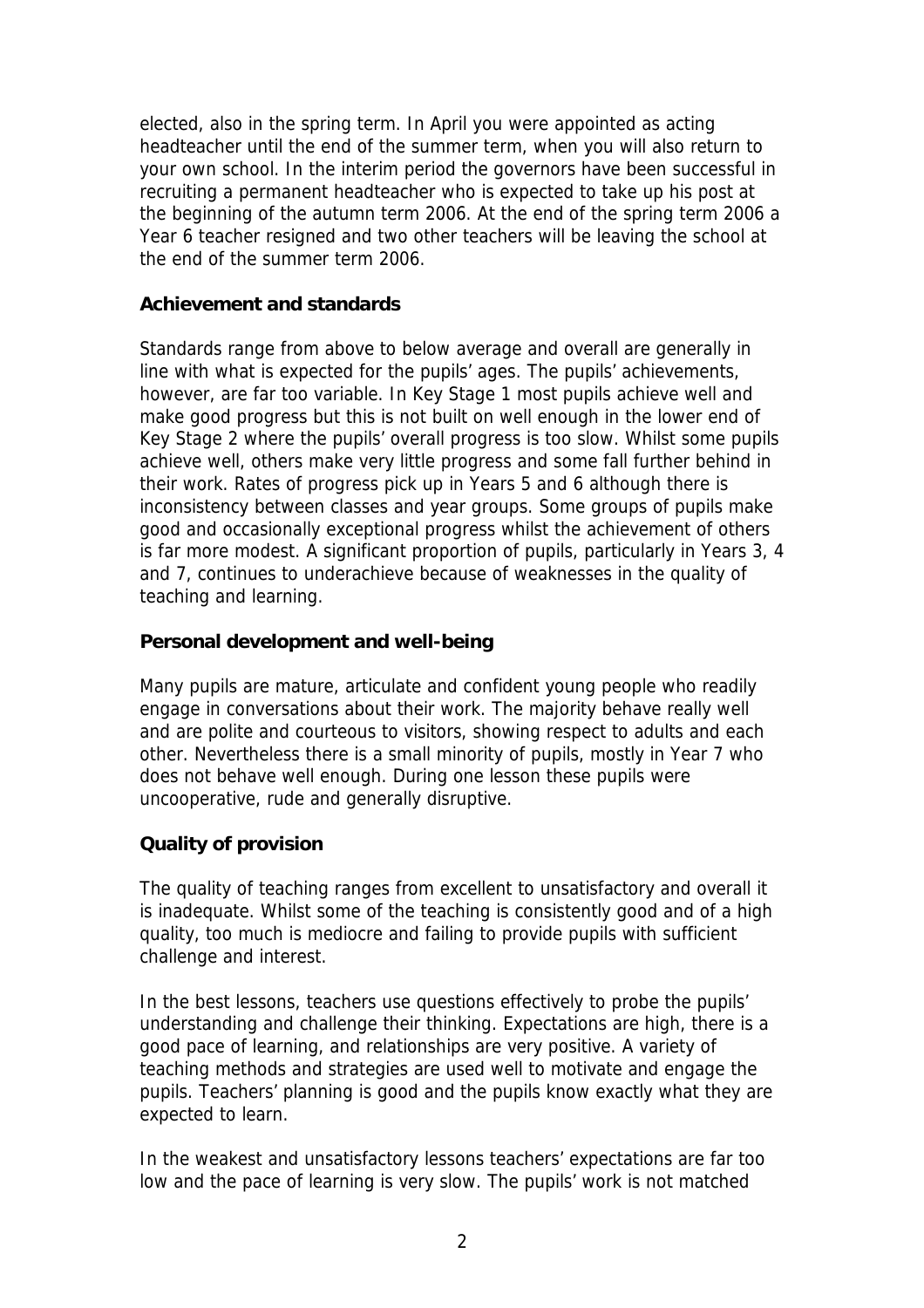well enough to different learning needs and there are too few opportunities for pupils to use their initiative and make decisions. On occasions, pupils' misconceptions and inaccurate responses are not corrected and there is insufficient direct teaching of key skills.

The quality of teachers' written marking of the pupils' work is far too variable and inconsistent. There are examples of good quality marking where pupils are given helpful feedback about how to improve their work. However, there are too many occasions when the pupils' work is unmarked, errors are not corrected, and pupils are not given enough support to know what they need to do next. Whilst some pupils present their work neatly and to a high standard, poor quality presentation is evident in too many books and is not challenged sufficiently.

The curriculum is generally satisfactory although the quality of short term planning is far too variable. In some classes and year groups it is very good whilst in others lesson planning does not take enough account of the pupils' different starting points and capabilities. The level of challenge provided for the higher attaining pupils is not yet consistently good enough. The provision for outdoor play in the Foundation Stage is poor. The youngest pupils have very few opportunities for planned and purposeful teaching and learning activities outdoors.

Progress on the areas for improvement identified by the inspection in January 2006:

• improve the quality of teaching in Years 3 to 6 in English, mathematics and science in order to challenge all pupils effectively, particularly the most capable, and to raise standards – inadequate.

#### **Leadership and management**

The previous acting headteacher and you have brought much needed short term leadership and direction to the school's work. Day to day management is secure and there is an increasingly clear focus on tackling the school's most pressing priorities. The school is a calm, orderly and welcoming community providing a safe learning environment for all pupils. Your self-evaluation shows a good understanding of what actions need to be taken to improve the quality of education, particularly the need to make more effective use of assessment information to monitor the achievements of all pupils. Similarly, and as a result of discussions during this inspection, you have already begun to make important changes to the monitoring programme to reflect a greater sense of urgency in eliminating weaknesses, particularly in teaching.

The action plan provides a sound framework for further improvement, although some success criteria do not reflect the urgent need to eradicate underachievement particularly in Key Stage 2. Some good work has been done to introduce more systematic approaches to monitoring and evaluating the quality of teaching and learning although these have not yet had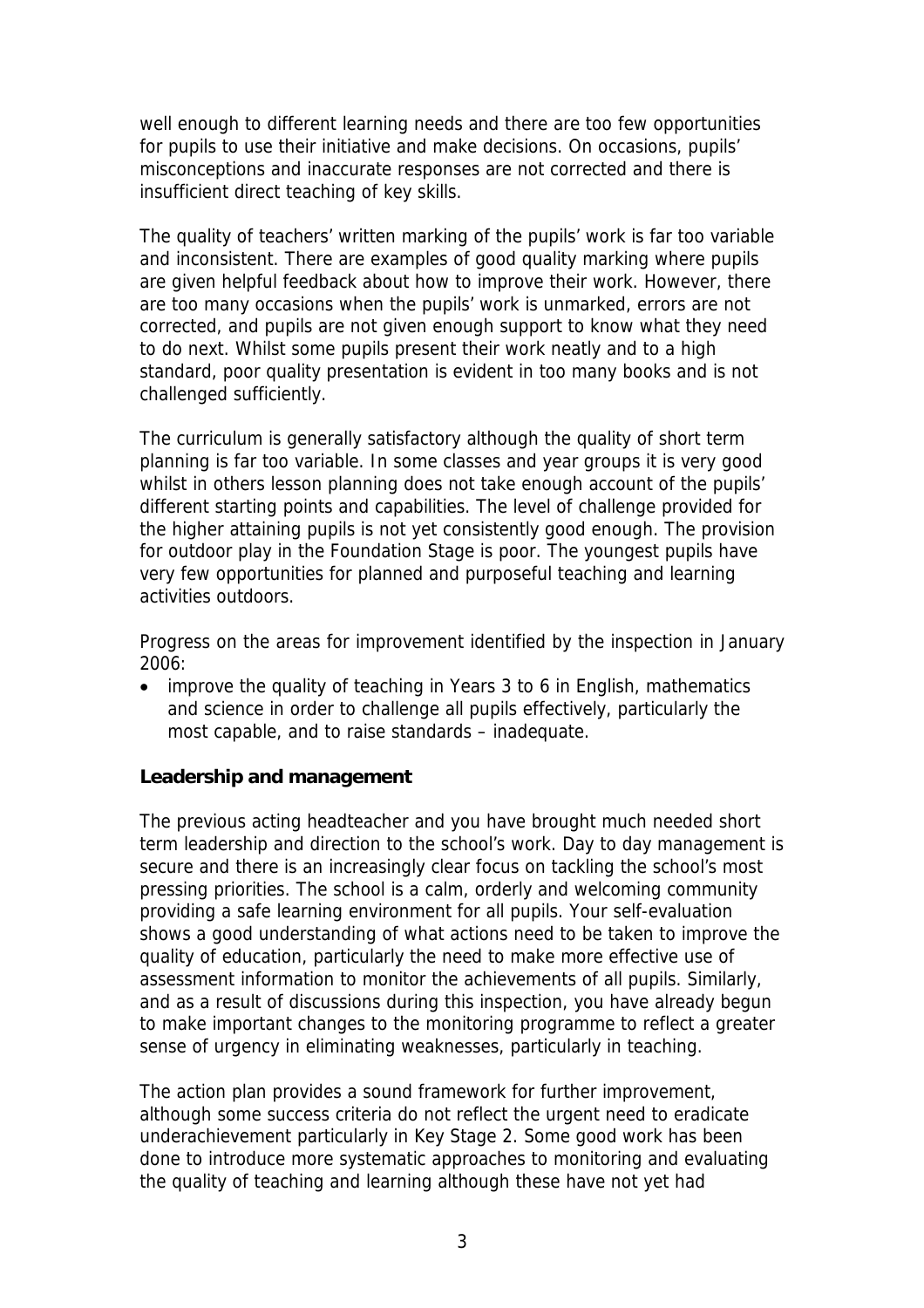sufficient impact in eliminating weaknesses in teaching and eradicating the persistent underachievement in some year groups. Teachers are given feedback about the quality of their work but their targets for improvement are often not prioritised and sometimes too numerous. In addition, some points for consideration and areas for development do not provide teachers with sufficiently precise and unambiguous direction so that they know exactly what they are required to improve.

There is not a sufficiently clear, shared and agreed sense of educational direction and purpose. Some important policies, such as the policy for collective worship, are out of date and, as a result, teachers' practice is inconsistent. Similarly, job descriptions have not been revised to reflect the school's current circumstances and to make sure that all senior teachers are given unequivocal direction and clear objectives against which their performance can be evaluated.

Subject leadership in English, mathematics and science is beginning to improve. This has led to a greater consistency in planning, particularly in English and mathematics. Some useful analyses of the end of key stage test results and other assessments have taken place. This has led to changes in short term planning and a better understanding of how well the pupils are doing. The deputy headteacher is taking a more prominent role in observing lessons and working well with you to develop more effective arrangements for checking the school's performance. Nevertheless, there is still much to be done in order for the subject leaders and the deputy headteacher to improve their role in monitoring and evaluating the impact of teaching and learning on pupils' achievements.

Assessment information is not being used effectively enough to hold teachers to account for the standards achieved by the pupils in their care or to celebrate pupils' success. Arrangements for tracking the pupils' progress and monitoring achievements are at a very early stage of development. The school is unlikely to meet the action plan target date of the summer term 2006 for implementing systems to track pupils' achievement for each year group and class. Much remains to be done to embed a culture of collective responsibility and individual accountability across the school.

Governors are beginning to develop and improve their role in monitoring and evaluation. Some governors have worked with the senior leadership team to increase their understanding about good quality teaching and learning. The chair of governors recognises the need for all governors to be closely involved in holding the school to account for the standards achieved by the pupils. There are appropriate plans to work with the headteacher and senior staff to develop more effective systems for tracking pupils' progress and achievement.

Progress on the areas for improvement identified by the inspection in January 2006: